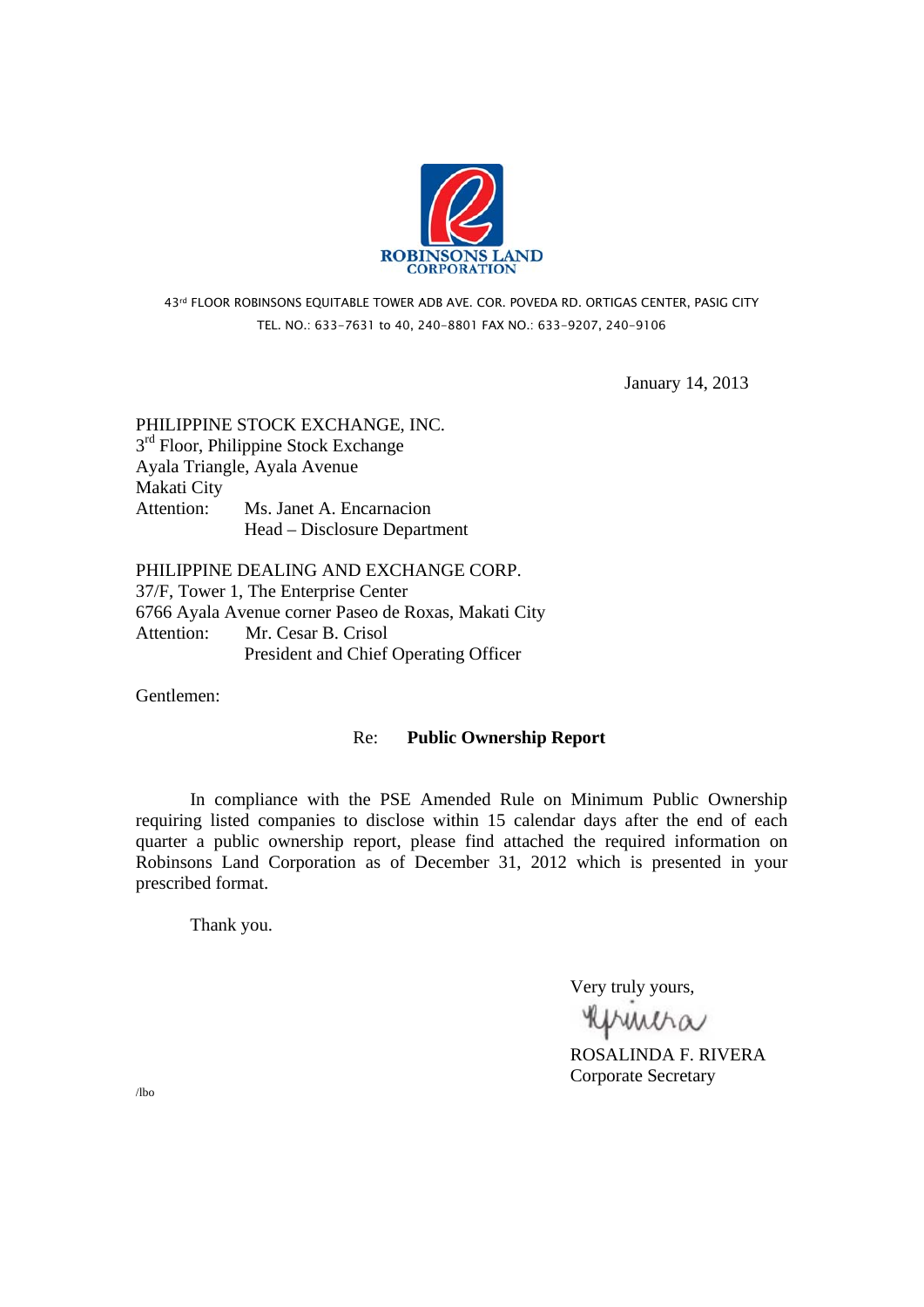#### **Robinsons Land Corporation**

#### **Computation of Public Ownership as of December 31, 2012**

#### Number of Issued Shares 4,111,528,685<br>
Less: Number of Treasury Shares (if any)<br>
Number of Issued and Outstanding Shares (if any)<br>
Number of Issued and Outstanding Shares 4,093,830,685 Less: Number of Treasury Shares (if any) **Number of Issued and Outstanding Shares**

**Less:** 

|                                                                                  | % to total                         |                         |
|----------------------------------------------------------------------------------|------------------------------------|-------------------------|
| <b>Directors</b>                                                                 |                                    | Number of Shares        |
| 1. John L. Gokongwei, Jr.                                                        | <b>Outstanding Shares</b><br>0.30% | 12,187,081              |
| John L. Gokongwei                                                                | 0.01%                              |                         |
|                                                                                  | 0.04%                              | 450,000                 |
| Elizabeth Y. Gokongwei &/or John Gokongwei<br>Sub-Total (John L. Gokongwei, Jr.) | 0.35%                              | 1,482,000<br>14,119,081 |
|                                                                                  |                                    | 1,685,994               |
| 2. James L. Go                                                                   | 0.04%                              |                         |
| 3. Lance Y. Gokongwei                                                            | 0.02%                              | 804,001                 |
| 4. Frederick D. Go                                                               | 0.01%                              | 337,501                 |
| 5. Robina Y. Gokongwei - Pe                                                      | 0.01%                              | 540,000                 |
| 6. Patrick Henry C. Go                                                           | 0.00%                              | 10,000                  |
| 7. Johnson Robert G. Go, Jr.                                                     | 0.00%                              | 1                       |
| 8. Artemio V. Panaganiban                                                        | 0.00%                              | 150,001                 |
| 9. Roberto F. de Ocampo                                                          | 0.00%                              | 1                       |
| 10. Emmanuel C. Rojas, Jr.                                                       | 0.00%                              | 901                     |
| Sub-Total                                                                        | 0.43%                              | 17,647,481              |
|                                                                                  |                                    |                         |
| <b>Officers</b>                                                                  |                                    |                         |
| 1. John L. Gokongwei, Jr. - Chairman Emeritus                                    |                                    | see above               |
| 2. James L. Go - Chairman                                                        |                                    | see above               |
| 3. Lance Y. Gokongwei - Vice-Chairman and Chief Executive Oficer                 |                                    | see above               |
| 4. Frederick D. Go - President and Chief Operating Officer                       |                                    | see above               |
| 5. Arlene G. Magtibay - General Manager                                          | 0.00%                              | 0                       |
| 6. Abigail Joan R. Crosico - General Manager                                     | 0.00%                              | 0                       |
| 7. Henry L. Yap - General Manager                                                | 0.00%                              | 90,000                  |
| 8. Corazon L. Ang Ley - General Manager                                          | 0.00%                              | 0                       |
| 9. Elizabeth D. Gregorio - General Manager                                       | 0.00%                              | 0                       |
| 10. Constante T. Santos - Senior Vice President                                  | 0.00%                              | 0                       |
| 11. Bach Johann M. Sebastian - Senior Vice President                             | 0.00%                              | 0                       |
| 12. Rodolfo T. Malit - First Vice President                                      | 0.00%                              | 4,600                   |
| 13. Emmanuel G. Arce - Vice President                                            | 0.00%                              | 0                       |
| 14. Manuel D. Deus, Jr. - Vice President                                         | 0.00%                              | 0                       |
| 15. Constantino C. Felipe - Vice President                                       | 0.00%                              | 0                       |
| 16. Ma. Socorro Isabelle V. Aragon-Gobio - Vice President                        | 0.00%                              | 0                       |
| 17. Winifred G. Maranan - Vice President                                         | 0.00%                              | 0                       |
|                                                                                  |                                    | 0                       |
| 18. Christopher G. Narciso - Vice President                                      | 0.00%                              |                         |
| 19. Thomas Lee O. - Vice President                                               | 0.00%                              | 0                       |
| 20. Kerwin Max S. Tan - Vice President                                           | 0.00%                              | 0                       |
| 21. Anicio G. Villanueva - Vice President                                        | 0.00%                              | 0                       |
| 22. Mary Maylanie Precilla - Vice President                                      | 0.00%                              | 0                       |
| 23. Honorio Almeida - Vice President                                             | 0.00%                              | 0                       |
| 24. Cecile Pascual - Vice President                                              | 0.00%                              | 0                       |
| 25. Lourdes T. Alano - Vice President                                            | 0.00%                              | 0                       |
| 26. Teresita H. Vasay - Treasurer                                                | 0.00%                              | 0                       |
| 27. Rosalinda F. Rivera - Corporate Secretary                                    | 0.00%                              | 0                       |
| Sub-total                                                                        | 0.00%                              | 94,600                  |
|                                                                                  |                                    |                         |
| <b>Principal Stockholders</b><br>1. JG Summit Holdings, Inc.                     |                                    |                         |
|                                                                                  | 60.97%<br>60.97%                   | 2,496,114,787           |
|                                                                                  |                                    | 2,496,114,787           |
| <b>Affiliates</b>                                                                |                                    |                         |
| 1. JG Summit Holdings, Inc.                                                      |                                    | see above               |
|                                                                                  |                                    |                         |
| Others                                                                           |                                    |                         |
| <b>Banks</b>                                                                     |                                    |                         |
| 1. City Savings Bank Retirement Fund                                             | $0.00\%$                           | 200                     |
| Sub-total                                                                        | 0.00%                              | 200                     |
| <b>Total</b>                                                                     | 61.41%                             | 2,513,857,068           |
|                                                                                  |                                    |                         |
|                                                                                  |                                    |                         |
| Total Number of Shares Owned by the Public                                       |                                    |                         |
|                                                                                  |                                    |                         |